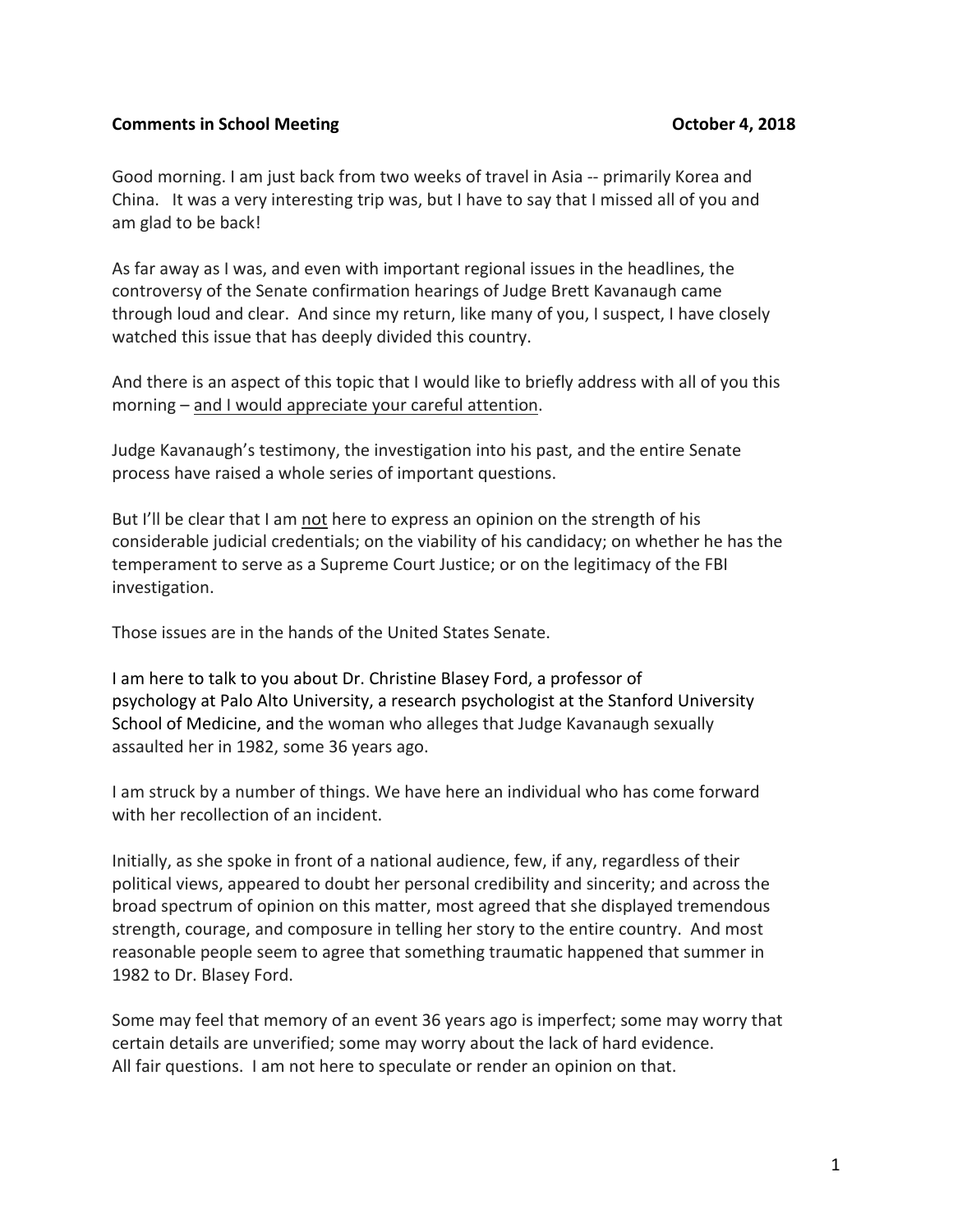I do, however, want all of you to think about what it takes to come forward and do what she did, and how she has been treated since. She has more recently been attacked. mocked, threatened, and repeatedly questioned.

And to bring this closer to home, as I have watched this whole political drama unfold, I have to believe that many of you must be wondering – what would happen in this community if I had something to report? Would I be believed?

And this goes right to the heart of my message this morning.

I want to make it clear to all of you that in this community, if a person comes forward with an account of any type of abuse, but particularly in the case of sexual assault, our default is to **begin by believing you** and to take all credible testimony seriously while we do a careful investigation to establish as clear a set of facts as we can.

In this regard, I remind you that we have many avenues for safely telling your story -- we have our anonymous reporting portal, Safe Schools, we have counselors in the health center, and then of course advisors, housemaster, and for that matter, any adult you feel you trust.

Above all, our goal is **to believe you, to support you**, and **to work to keep you safe**.

Now there may be some of you who are focusing on the possibility of a false accusation, that it is possible in these circumstances to be accused of something you didn't do and have a difficult time defending yourself.

Let me put your minds at rest, and forgive me for speaking in gender binary terms here, but I am speaking primarily to males, to the men in the room, both the young and the not so young.

Speaking as a man myself, I think our worries in this regard are highly misplaced. Be respectful, be thoughtful, do not ever pursue any degree of intimacy without clear consent from your partner, **be a gentleman**, always, and you will be fine.

The National Sexual Violence Resource Center produced a report not long ago with support from the US Justice Dept. Their broad review of the research shows that false reports, based on FBI guidelines that define a 'false report', occur in 2-10% of cases. In other words, even the more conservative studies suggest that 90% of the time, allegations have some basis, and some studies suggest that 97 or 98% of the time, when individuals are willing to come forward to tell their story, they are telling the truth. False accusations, while possible, are extremely rare. **(https://www.nsvrc.org/sites/default/files/Publications\_NSVRC\_Overview\_False-Reporting.pdf)**

So for me, the primary relevance of Dr. Blasey Ford's testimony to our community here at Lawrenceville is that it serves as an important reminder of the difficulty faced by survivors of sexual assault when trying to tell their story, and the ease with which even a credible account can be thrown into doubt and swept aside.